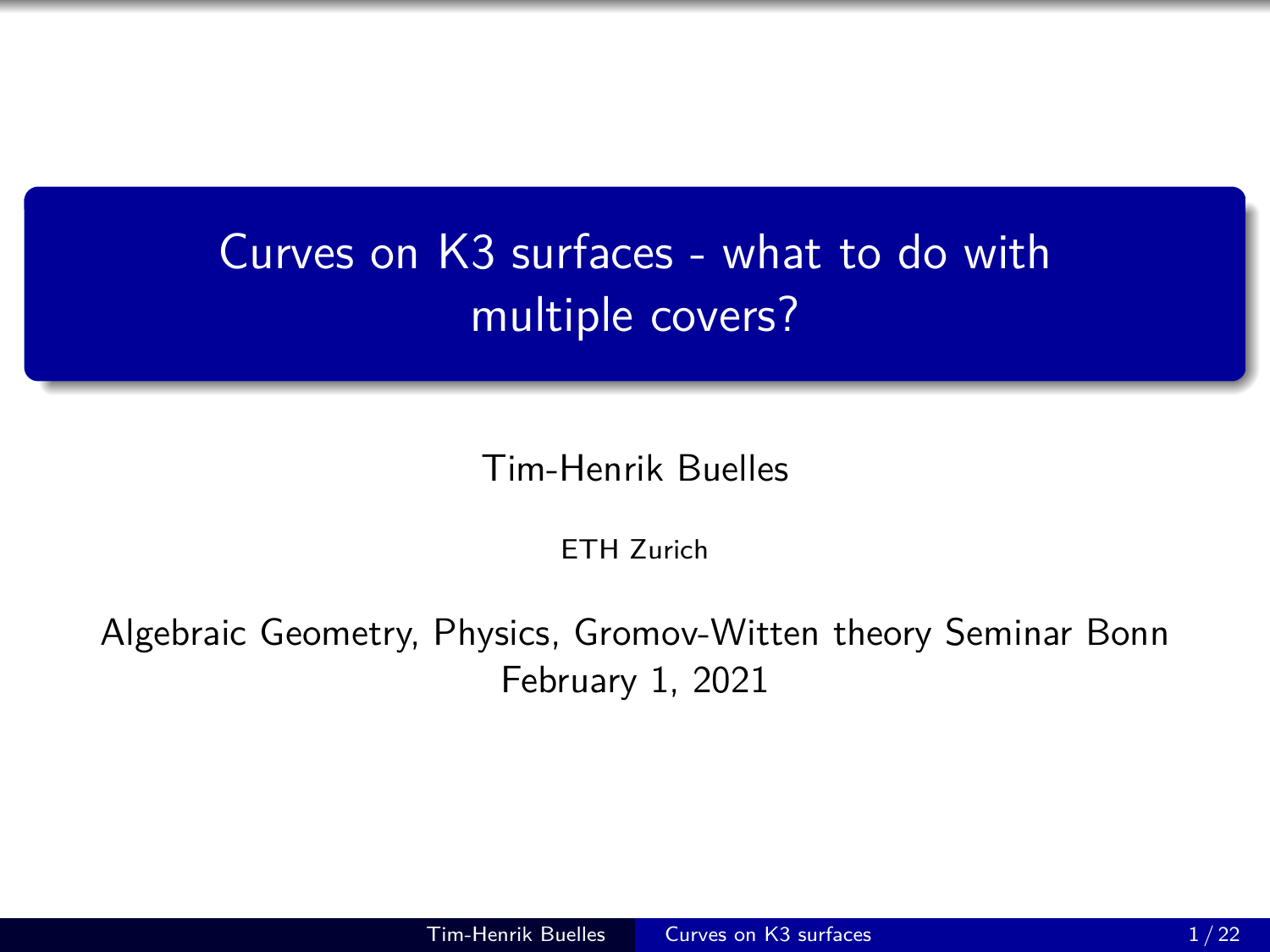- K3 surfaces and GW invariants
- Brief history: YZ, MPT, KKV, PT
- Multiple cover formula
- Recent progress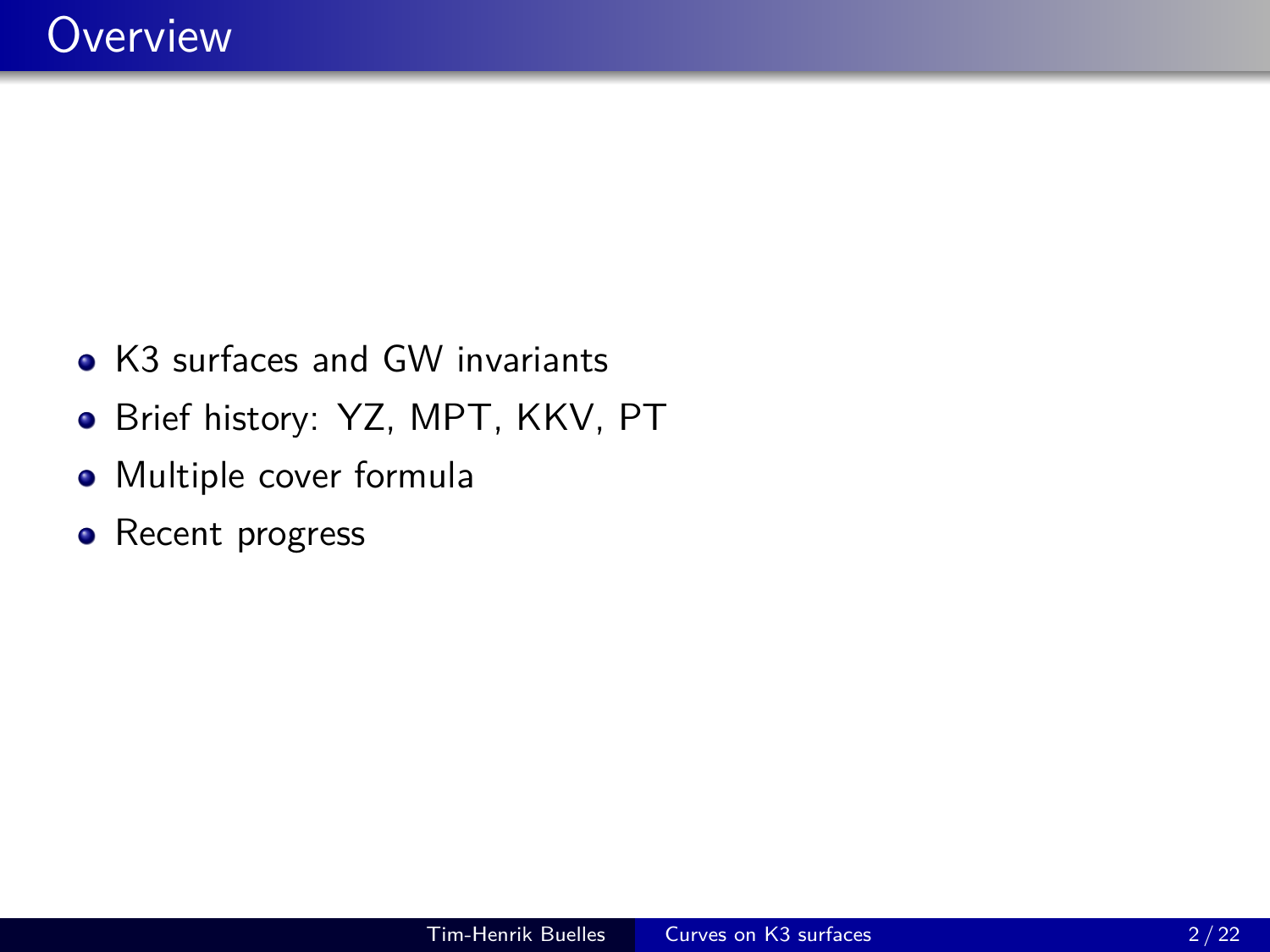• S - complex smooth projective K3 surface:

$$
\omega_S \cong \mathcal{O}_S\,,\quad H^1(S,\mathcal{O}_S) = 0
$$

- $\theta \in H_2(S, \mathbb{Z})$  effective curve class
- Example: Fermat quartic  $S \subset \mathbb{P}^3$  zero locus of

$$
x_0^4+x_1^4+x_2^4+x_3^4=0\\
$$

and  $\beta = c_1(\mathcal{O}(1)|_{\mathcal{S}})$ 

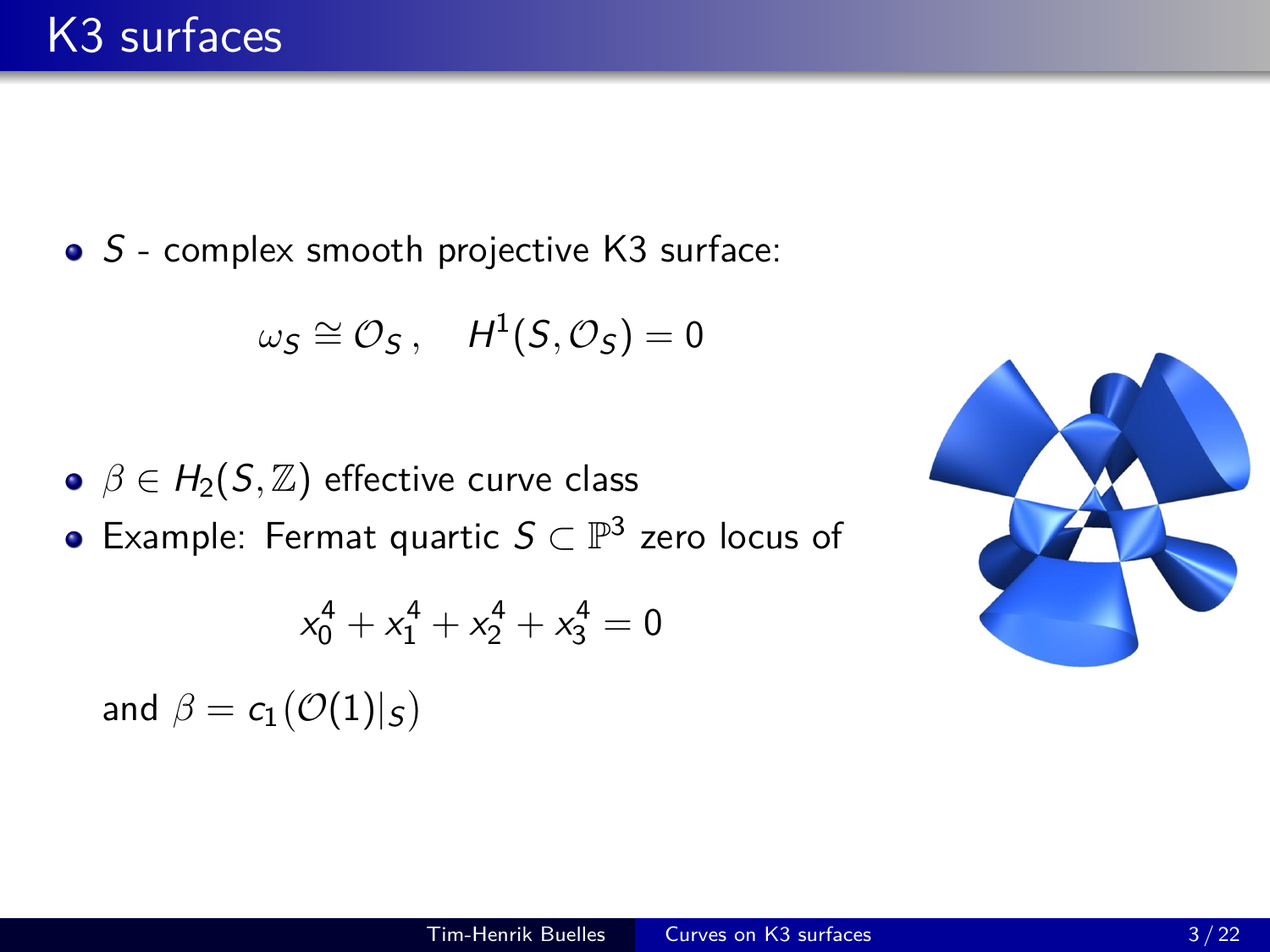- Want to define  $\text{GW}^\text{S}_{\text{g},\beta}$  (enumerative invariants, string theory, etc.)
- Problem: *β* deforms outside of NL*β*, i.e. no longer (1*,* 1) Hodge class

$$
\implies \overline{M}_{g,n}(S,\beta) \text{ has virtual class } [\;\;]^{vir}=0
$$

Solution: Remove trivial piece  $\mathcal{O}_{\overline{M}}$  from obstruction theory

$$
\implies [\overline{M}_{g,n}(S,\beta)]^{red} \in A_{g+n}(\overline{M}_{g,n}(S,\beta))
$$



Moduli space<br>of K3 surfaces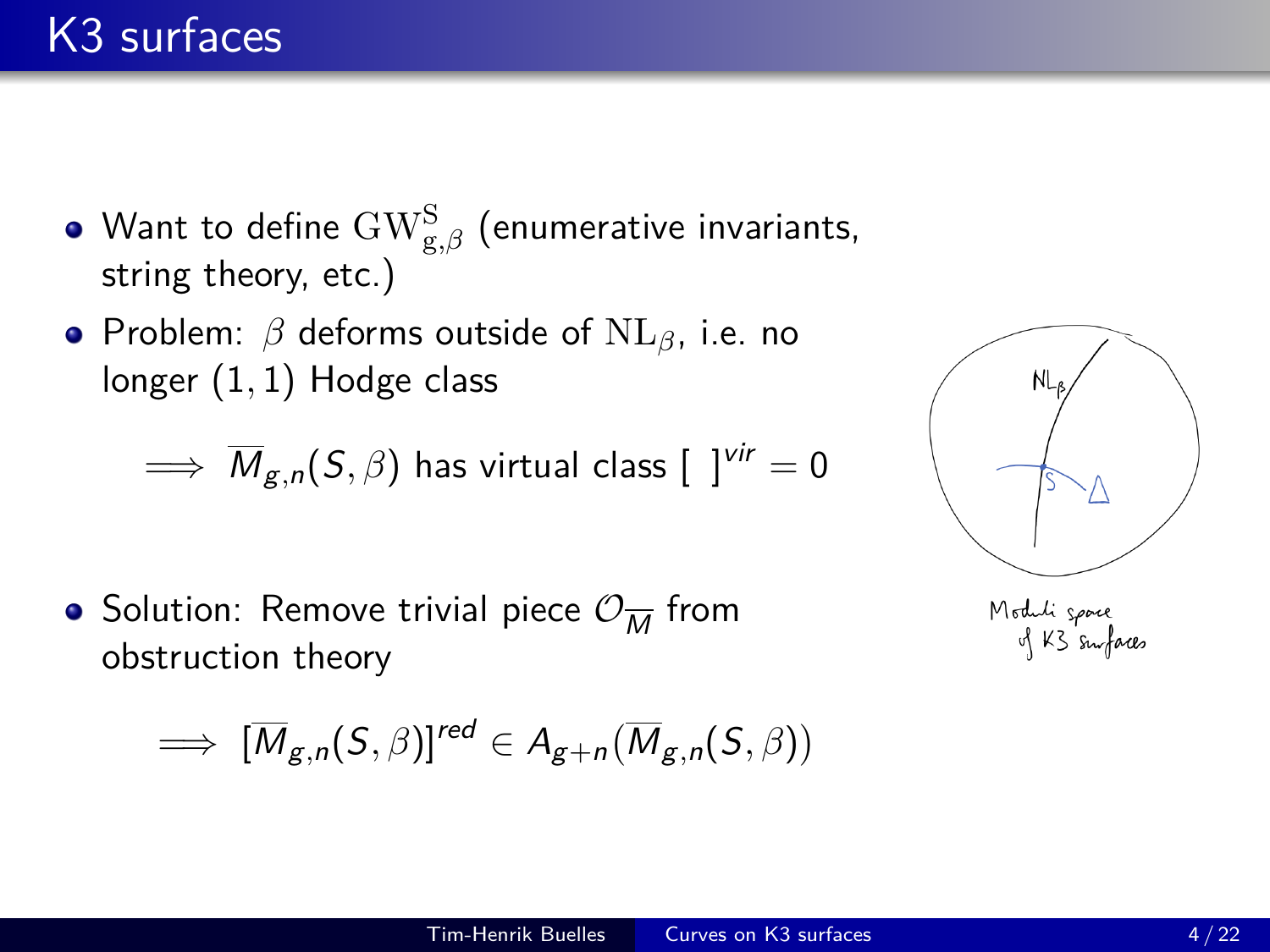• Key fact: By deformation (Torelli theorem)  $GW(S, β)$  depends only on

$$
\beta^2 \in 2\mathbb{Z}\,, \quad \mathrm{div}(\beta)
$$

Often use  $S\to \mathbb{P}^1$  elliptic K3 surface with section  $B$  and fiber class  $F\colon$ 

$$
mB + hF \in H_2(S, \mathbb{Z})
$$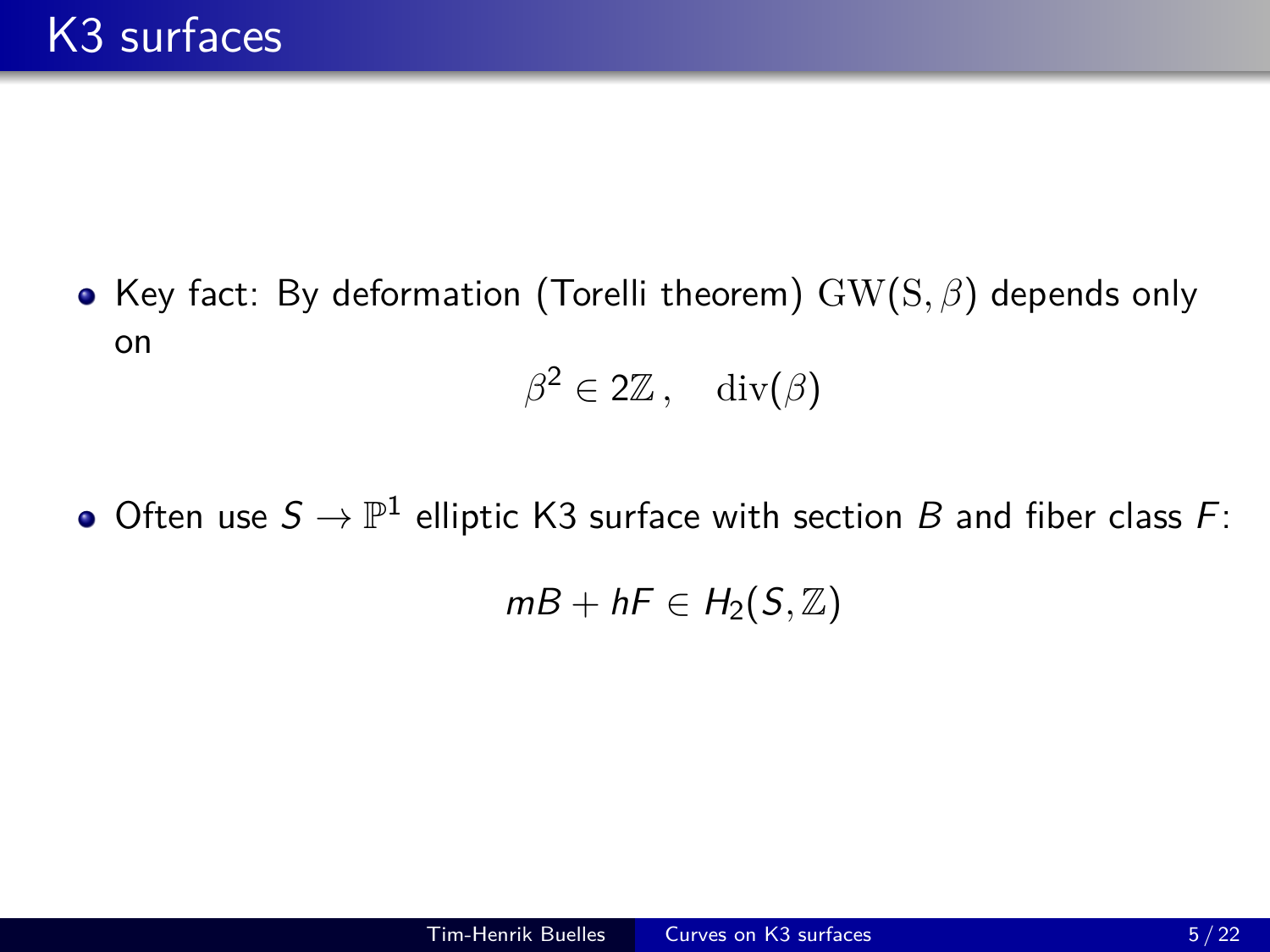# Definition

For  $\psi_i \in A^1(\overline{M}_{\mathcal{g}, n} (S, \beta))$ ,  $\gamma_1, \ldots, \gamma_n \in H^* (S, \mathbb{Q})$  define

$$
\left\langle \tau_{k_1}(\gamma_1)\cdots\tau_{k_n}(\gamma_n)\right\rangle^S_{g,\beta}=\int_{[\overline{M}_{g,n}(S,\beta)]^{red}}\prod \psi_i^{k_i} \text{ev}_i^*\gamma_i\in\mathbb{Q}\,.
$$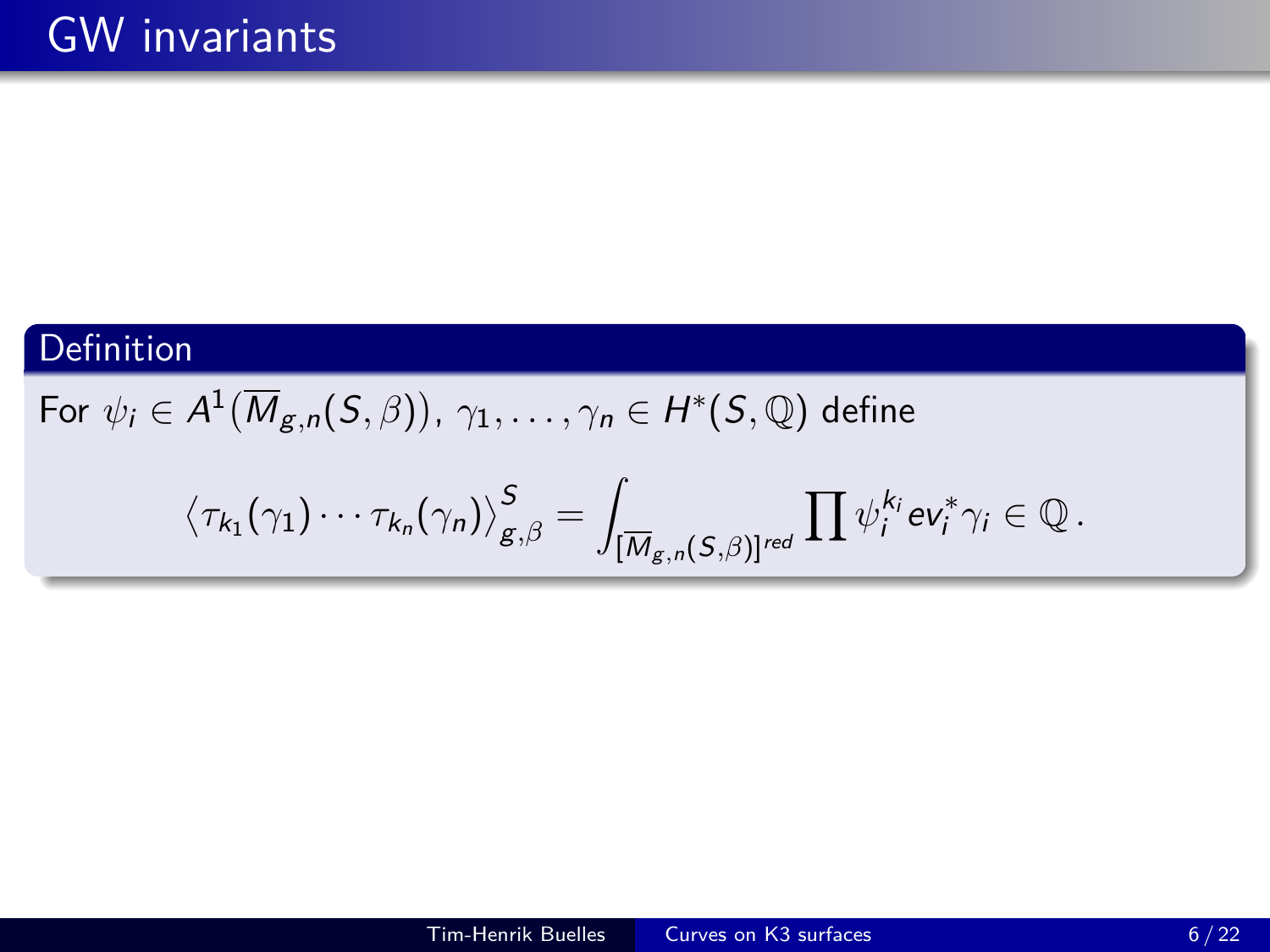- $\beta_h \in H_2(S, \mathbb{Z})$  primitive with  $\beta_h^2 = 2h 2$  (e.g.  $\beta_h = B + hF$ )
- Genus  $g = 0: N_h = 1$  $[M_0(S, \beta_h)]^{red}$  $1 = \#_{\mathsf{vir}}(\mathsf{Rational}~\mathsf{curves})$
- Yau–Zaslow formula: generating series is a modular form

$$
\sum_{h\geq 0} N_h q^{h-1} = q^{-1} \prod_{k\geq 1} \frac{1}{(1-q^k)^{24}}
$$
  
= q^{-1} + 24 + 324q + 3200q^2 + \cdots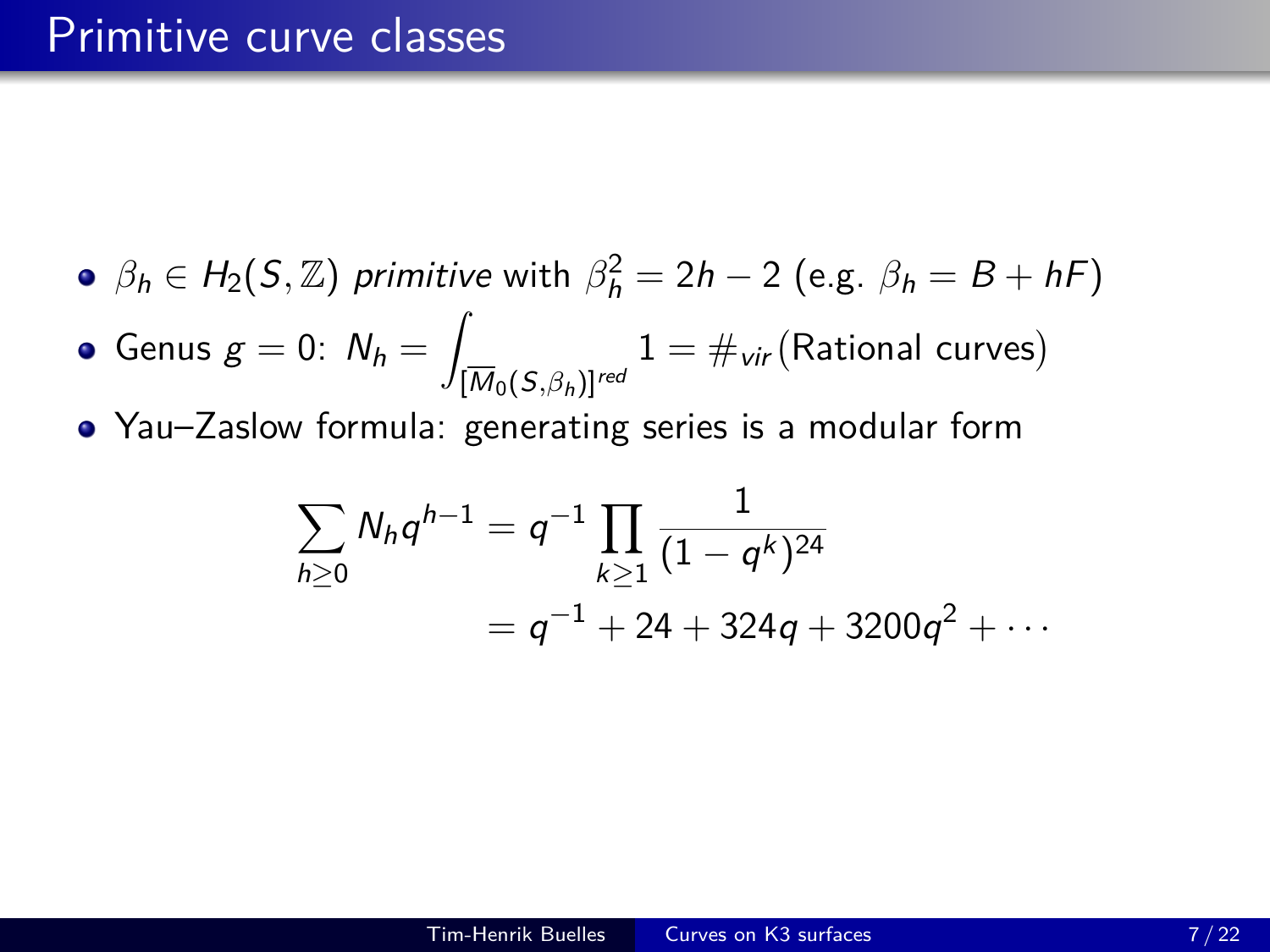Maulik–Pandharipande–Thomas '10:

- (Quasi-)modularity true for all descendents (*β* primitive)!
- Algorithm for computation (reducing to YZ formula)
- (Katz–Klemm–Vafa formula): Computation of

$$
\mathsf{N}_{\mathsf{g},\beta}=\int_{[\overline{\mathsf{M}}_{\mathsf{g}}(\mathsf{S},\beta)]^{red}}(-1)^{\mathsf{g}}\lambda_{\mathsf{g}}\in\mathbb{Q}\,,
$$

where  $\lambda_g = c_{top}(\mathbb{E}_g)$  and  $\mathbb{E}_g$  is the Hodge bundle.

- (1) Technique of proof?
- (2) Why this particular integral?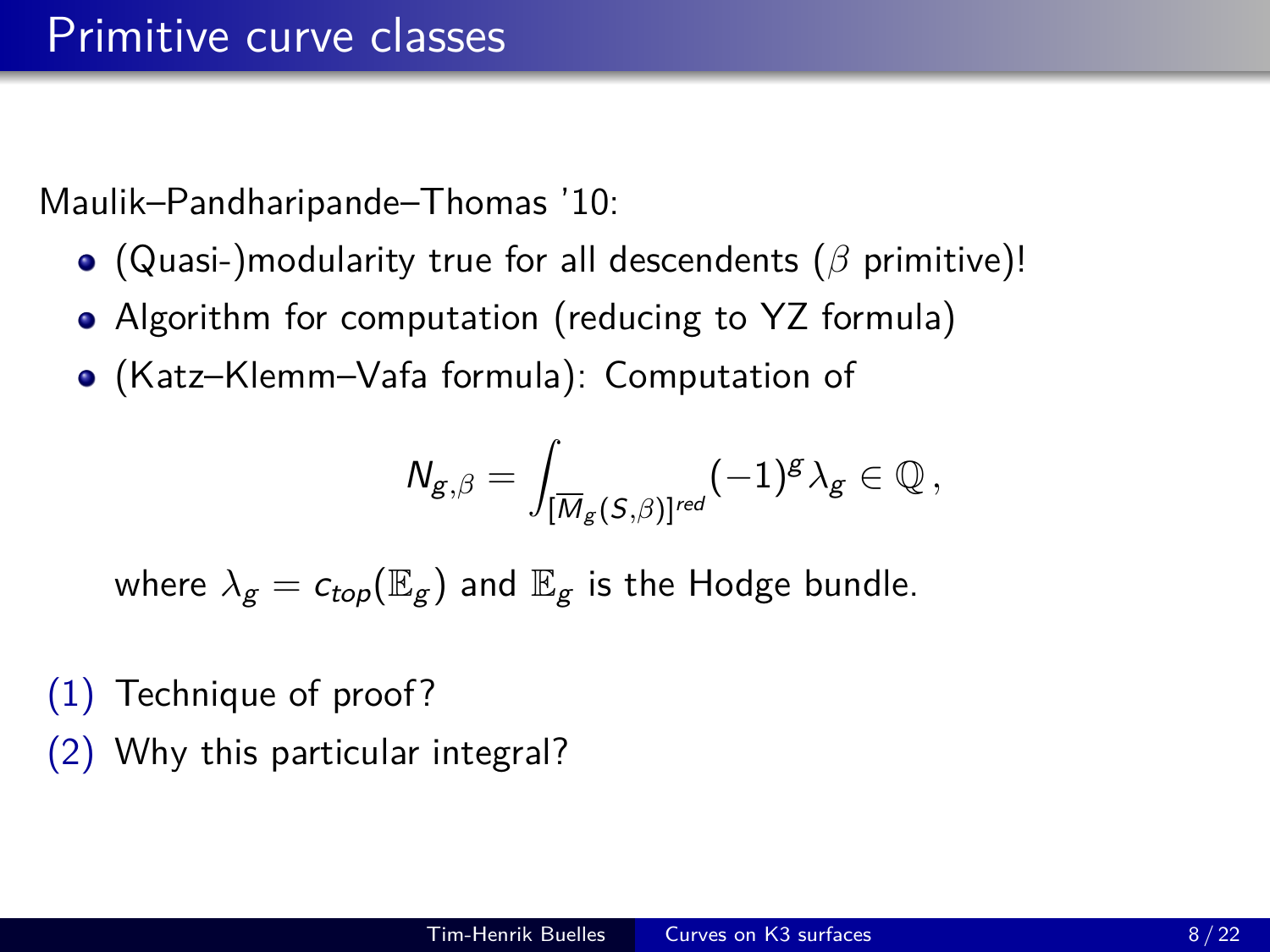Two types of degenerations of S:

 $\bullet$  Degeneration to normal cone of smooth fiber  $E \subset S$ 

$$
S\leadsto S\cup_E\mathbb{P}^1\times E
$$

**•** Breaking

 $S \rightsquigarrow R \cup_F R$ ,

where  $R\to \mathbb{P}^1$  rational elliptic surface.

**Key in both cases:**  $\beta \cdot E = 1$ 

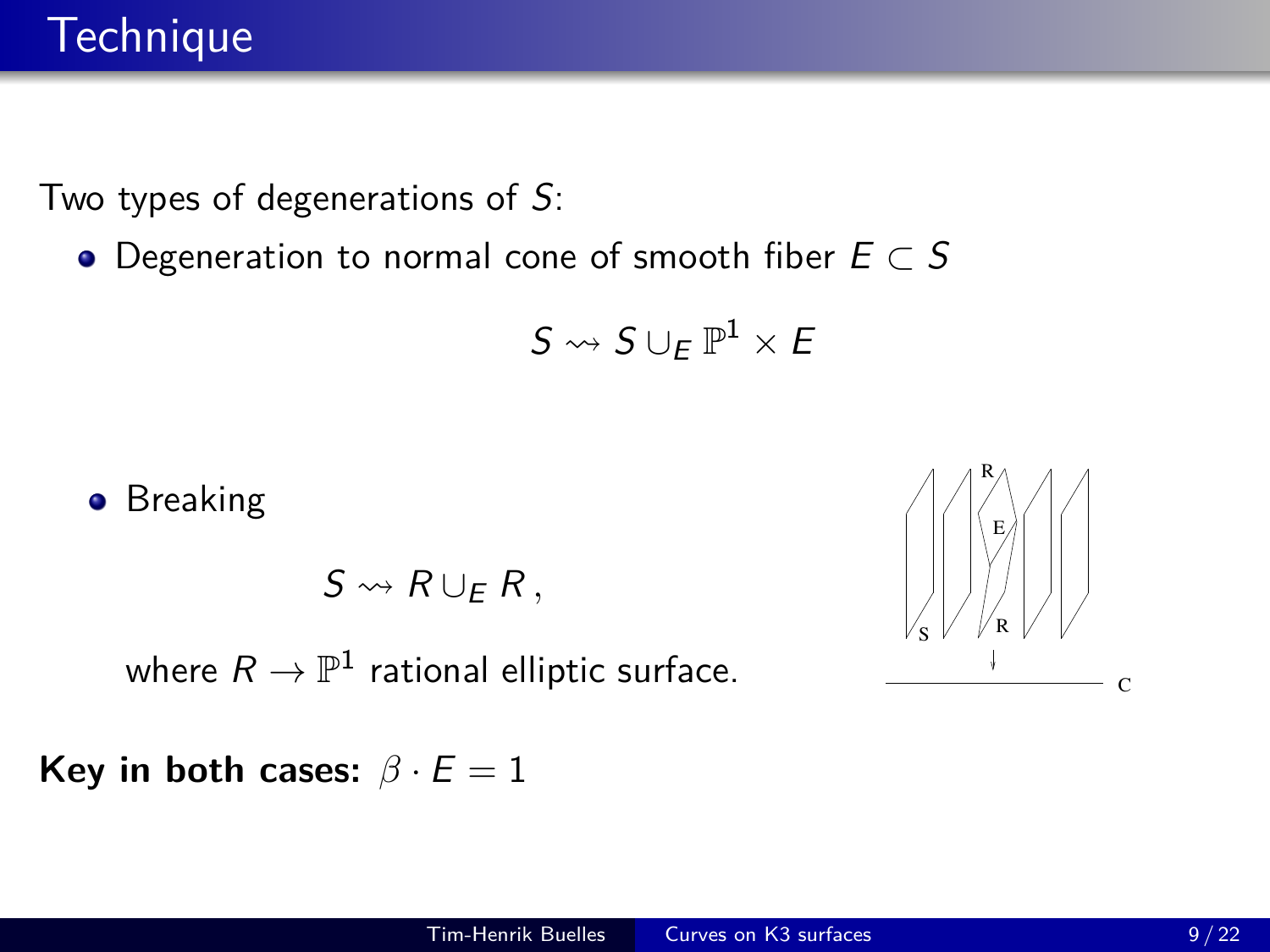$N_{g,\beta} =$  $(-1)^g \lambda_g$  naturally arises from 3-fold geometry:  $[\mathsf{M}_{\mathcal{g}}(\mathsf{S}{},\beta)]^{\mathsf{red}}$  $\leftrightarrow$   $||\qquad \qquad ||$ "Tinitor space of S" Moduli spore<br>of K3 surfaces

• As moduli spaces there is an equality

$$
\overline{M}_{\mathcal{g}}(\mathcal{T},\iota_*\beta)=\overline{M}_{\mathcal{g}}(\mathcal{S},\beta)
$$

with virtual class [  $\; \; ]^{vir}=[\; \; ]^{red}\cap(-1)^g \lambda_g$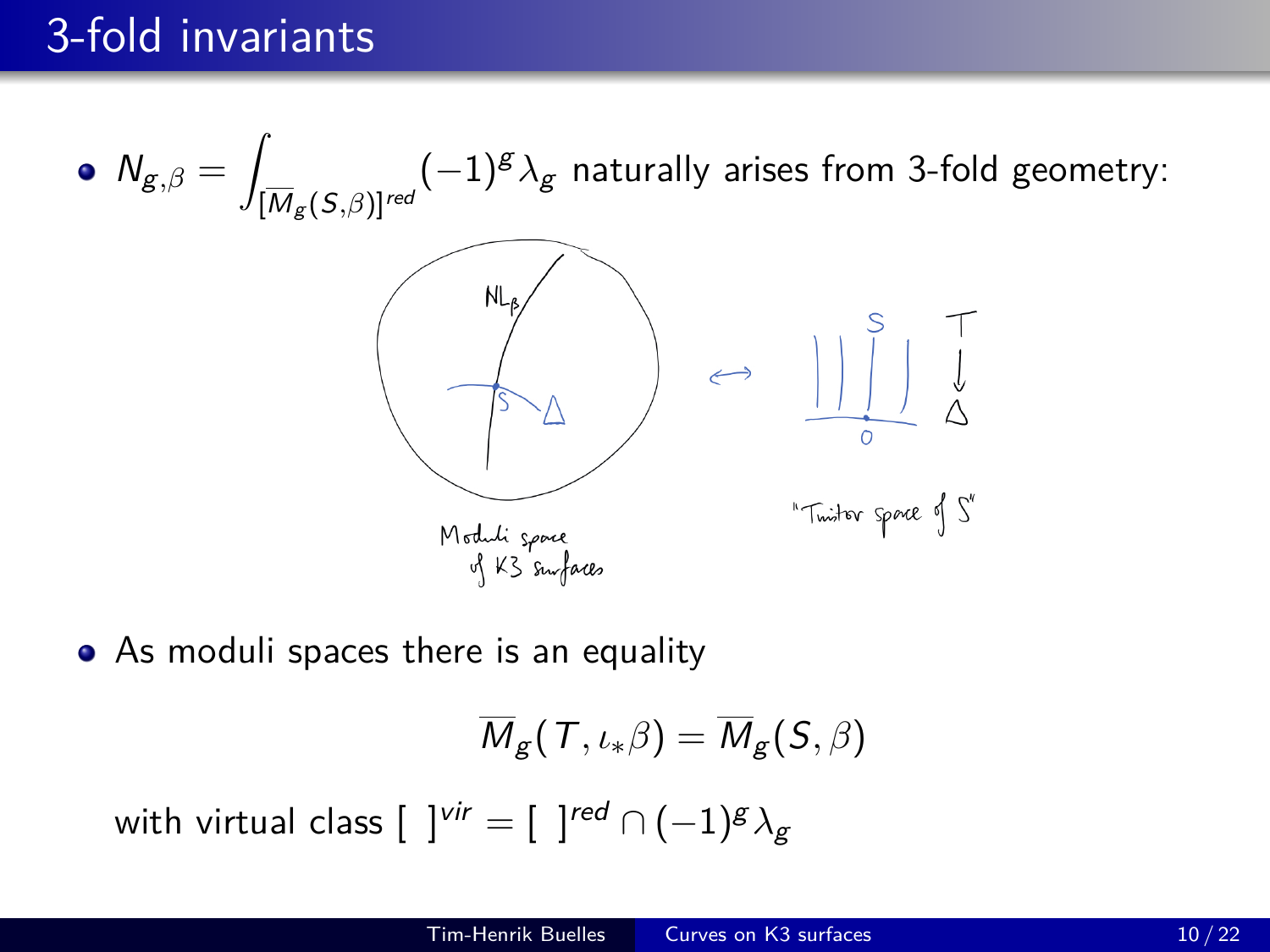• Let  $\beta$  primitive and  $m \geq 1$ 

 $\rightarrow$  formula for  $m\beta$  (from 3-fold point of view)?

Example  $X = \mathcal{O}(-1) \oplus \mathcal{O}(-1) \rightarrow \mathbb{P}^1$  non-compact Calabi–Yau 3-fold:

$$
N_{g=0,d[\mathbb{P}^1]}^X = \frac{1}{d^3}
$$
 (compare with YZ formula)  

$$
N_{g,d[\mathbb{P}^1]}^X = \frac{|B_{2g}|}{2g(2g-2)!}d^{2g-3}
$$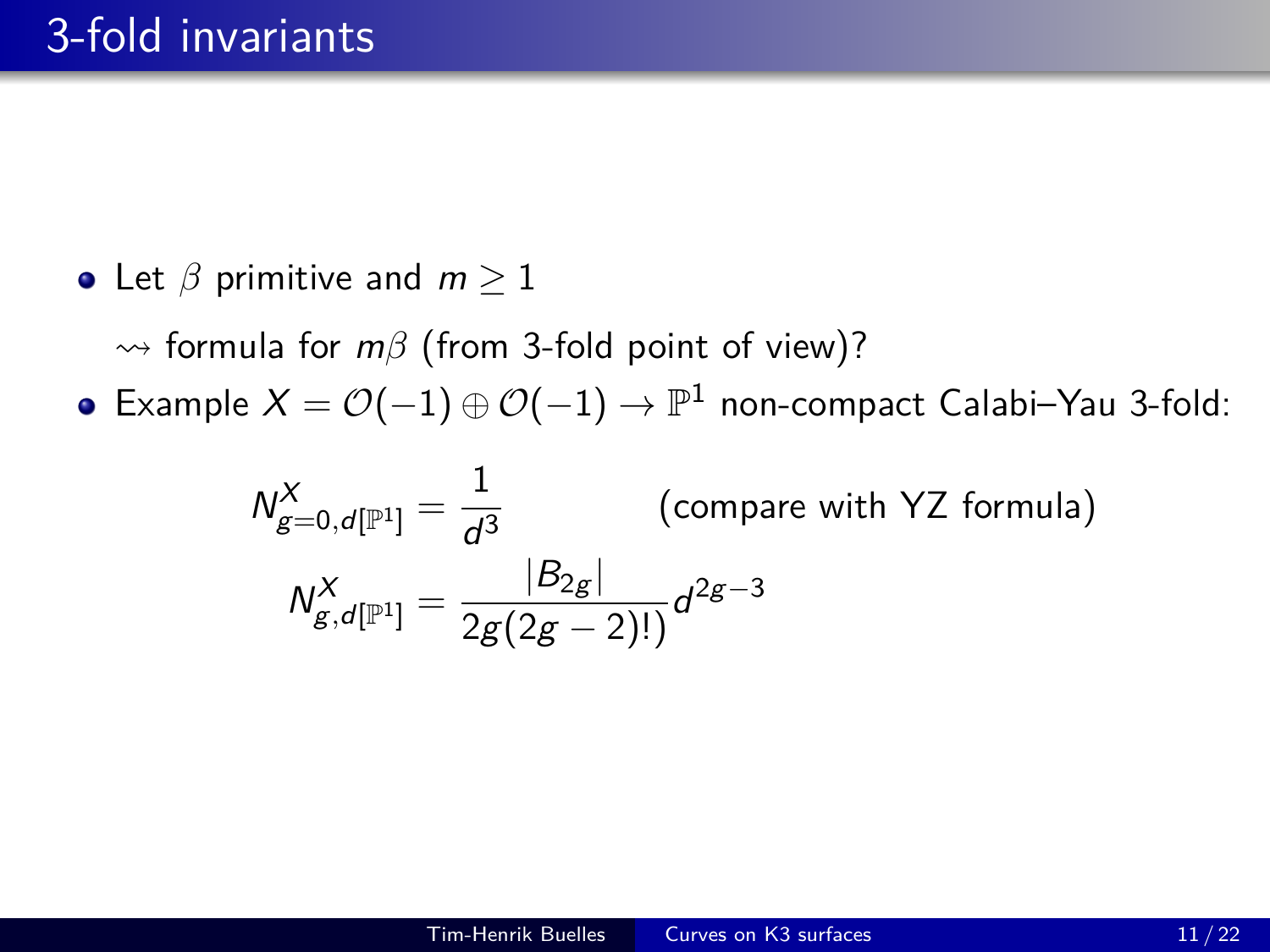Theorem (Pandharipande–Thomas '14)

$$
N_{g,m\beta}=\sum_{d|m}d^{2g-3}N_{g,\beta_{h_d}}\,,
$$

where  $2h_d - 2 = (\frac{m}{d}\beta)^2$ .

Using Calabi–Yau 3-fold  $+$  MNOP move problem to *sheaf theory* (stable pairs) on K3 surfaces:

Certain integrals on Hilbert schemes depend on *β* only through *β* 2 , independent of divisibility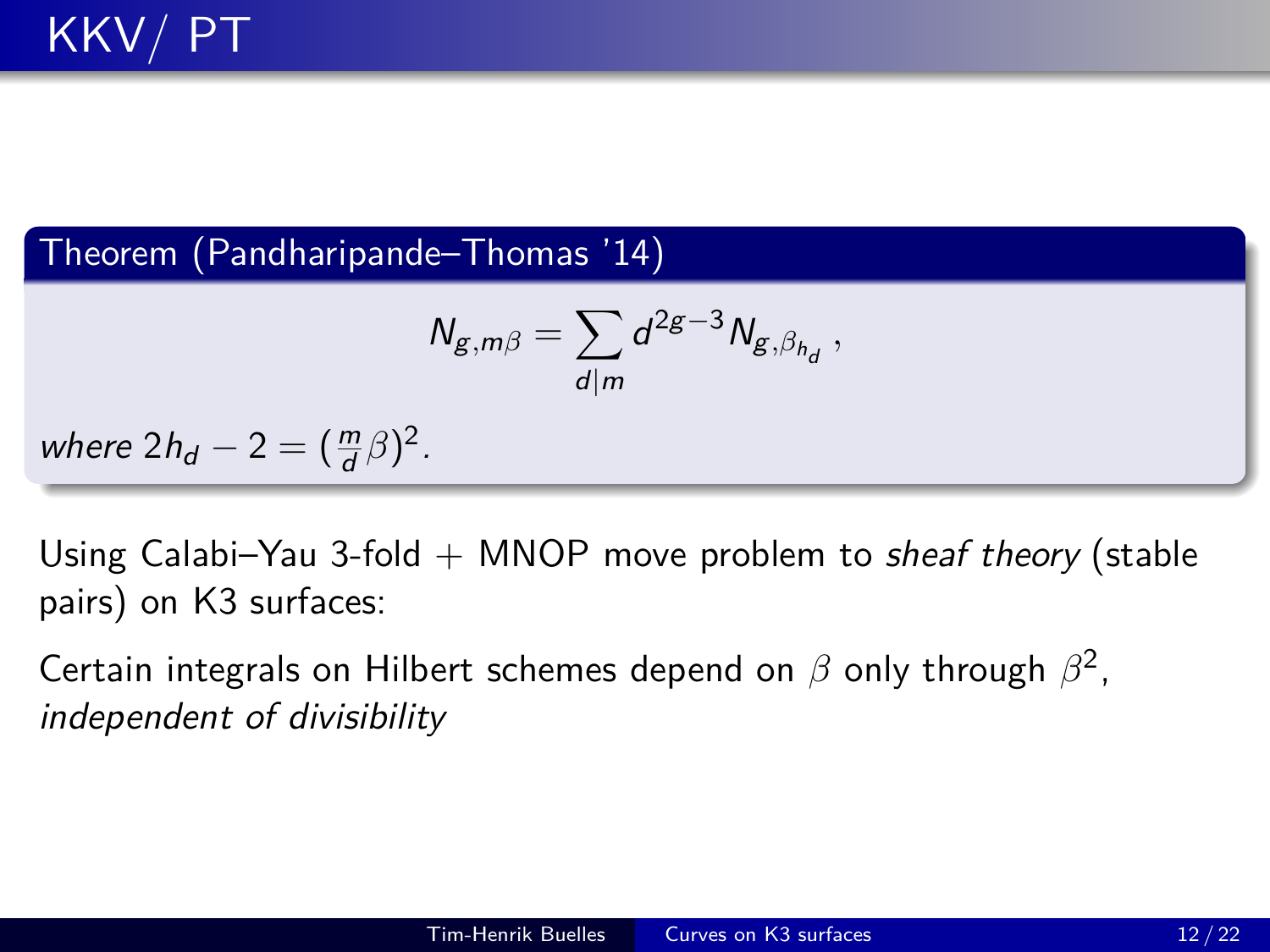• At the heart: Let  $d \mid m$  and

$$
C' \xrightarrow{d:1} C, \quad C \xrightarrow{f} S
$$

with  $f_*[C] = \frac{m}{d}\beta$ , then  $f'_*[C'] = m\beta$  for the composition

- Mg*,*n(S*,* m*β*) has (besides contracted components) all sorts of complicated components from multiple covers
- Formula for *mβ* via divisors *d*|*m*?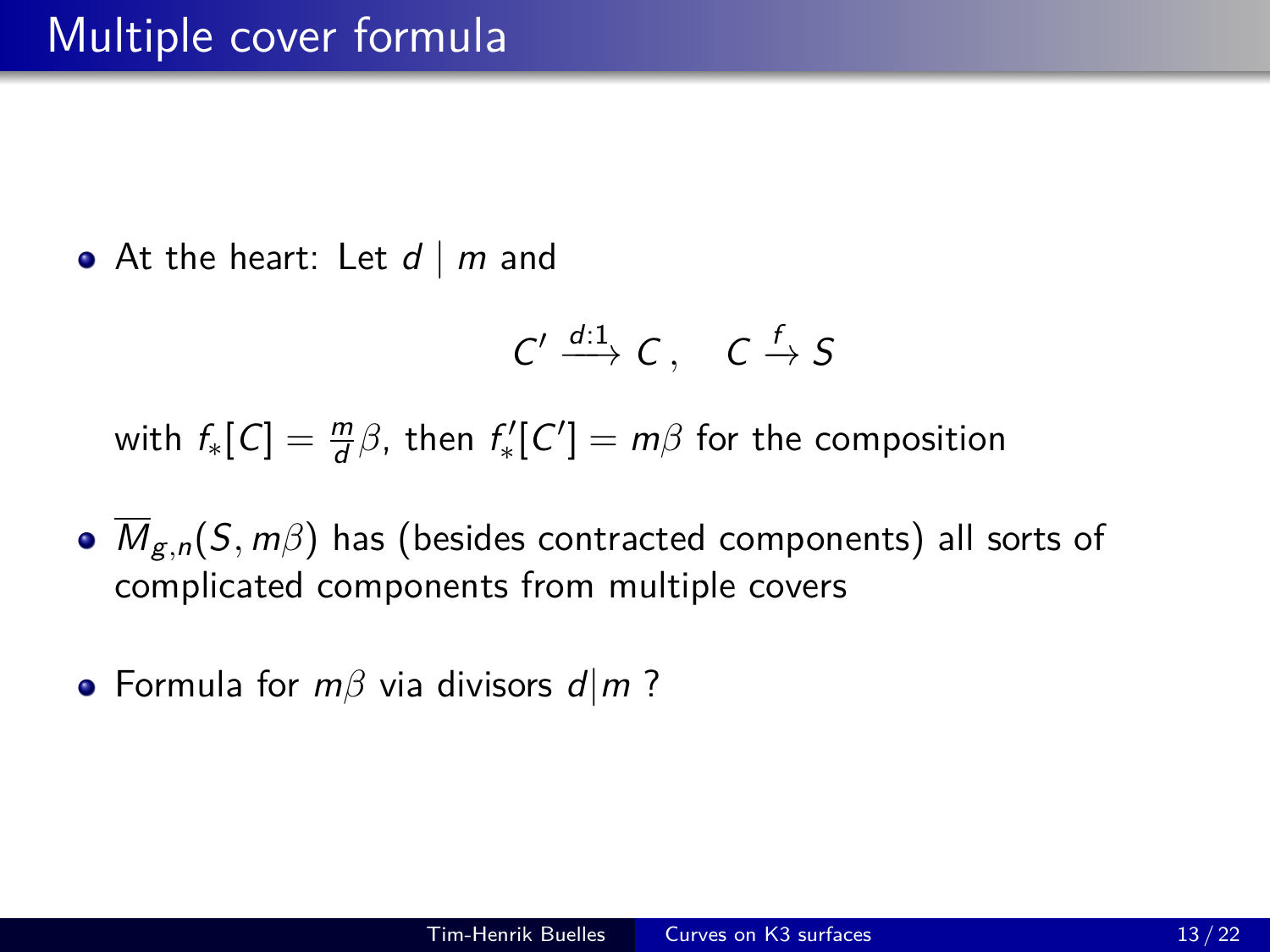# Conjecture (Oberdieck–Pandharipande '14)

$$
\langle \alpha; \gamma_1 \ldots \gamma_n \rangle_{g,m\beta} = \sum_{d \mid m} d^{2g-3+\sum \deg(\gamma_i)} \langle \alpha; \tilde{\gamma}_1 \ldots \tilde{\gamma}_n \rangle_{g,\beta_{h_d}}
$$

Supporting evidence:

- $g \leq 1$  all curve classes
- (−1) <sup>g</sup>*λ*<sup>g</sup> in all genus, all curve classes
- Example (Oberdieck): Genus 2 invariant  $\left<\tau_0(\rho)^2\right>_{2,2\beta_2}$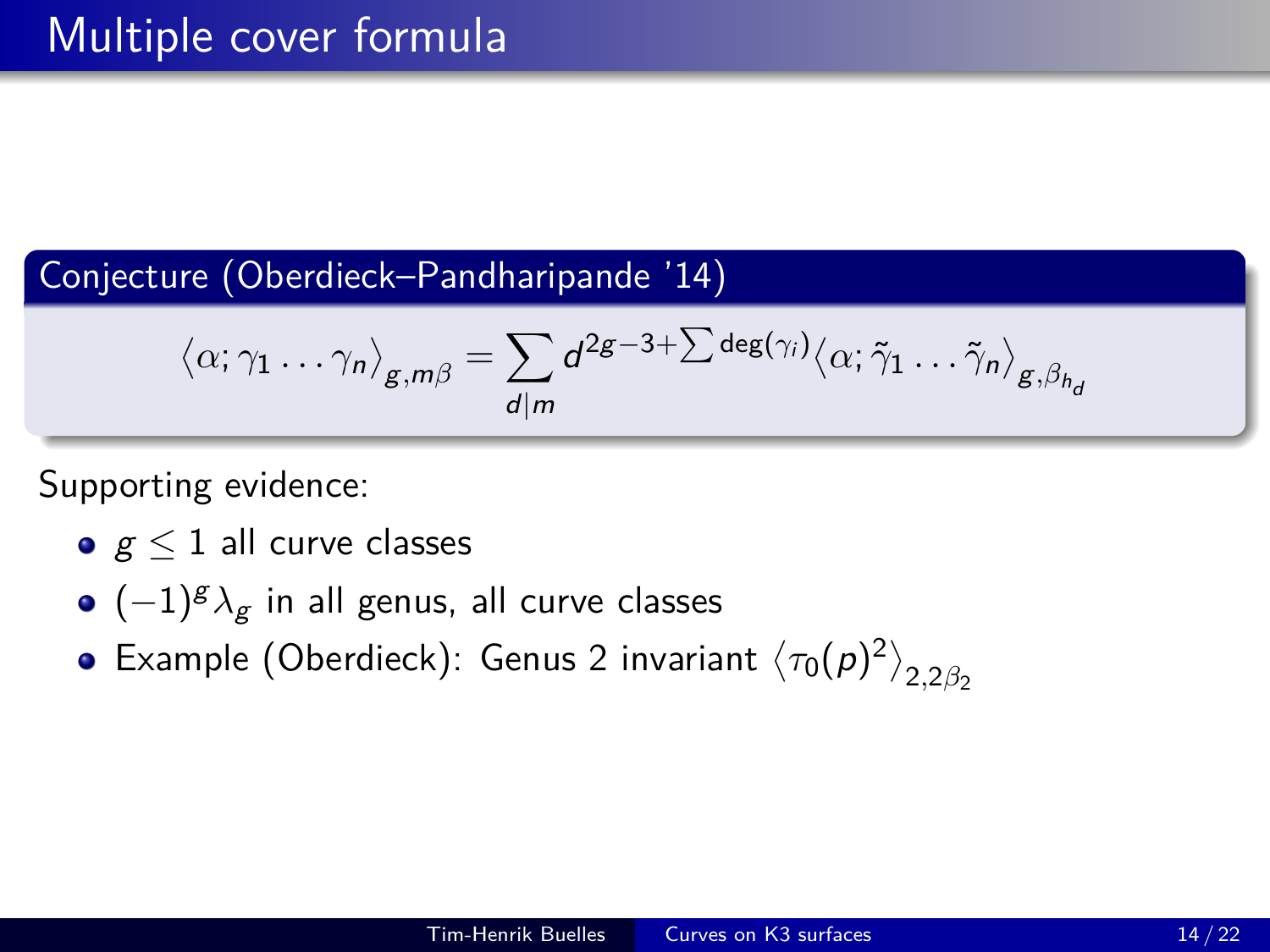# Theorem (Bae-B. '20)

For divisibility two curve classes 2*β*:

- (i) (Quasi-)modularity in all genus, all descendents
- (ii) Holomorphic anomaly equation (recursive structure for certain derivate of generating series)
- (iii) Extend algorithm [MPT] to compute all  $\mathrm{GW}_{\mathrm{g},2\beta}^{\mathrm{S}}$

**What's new?**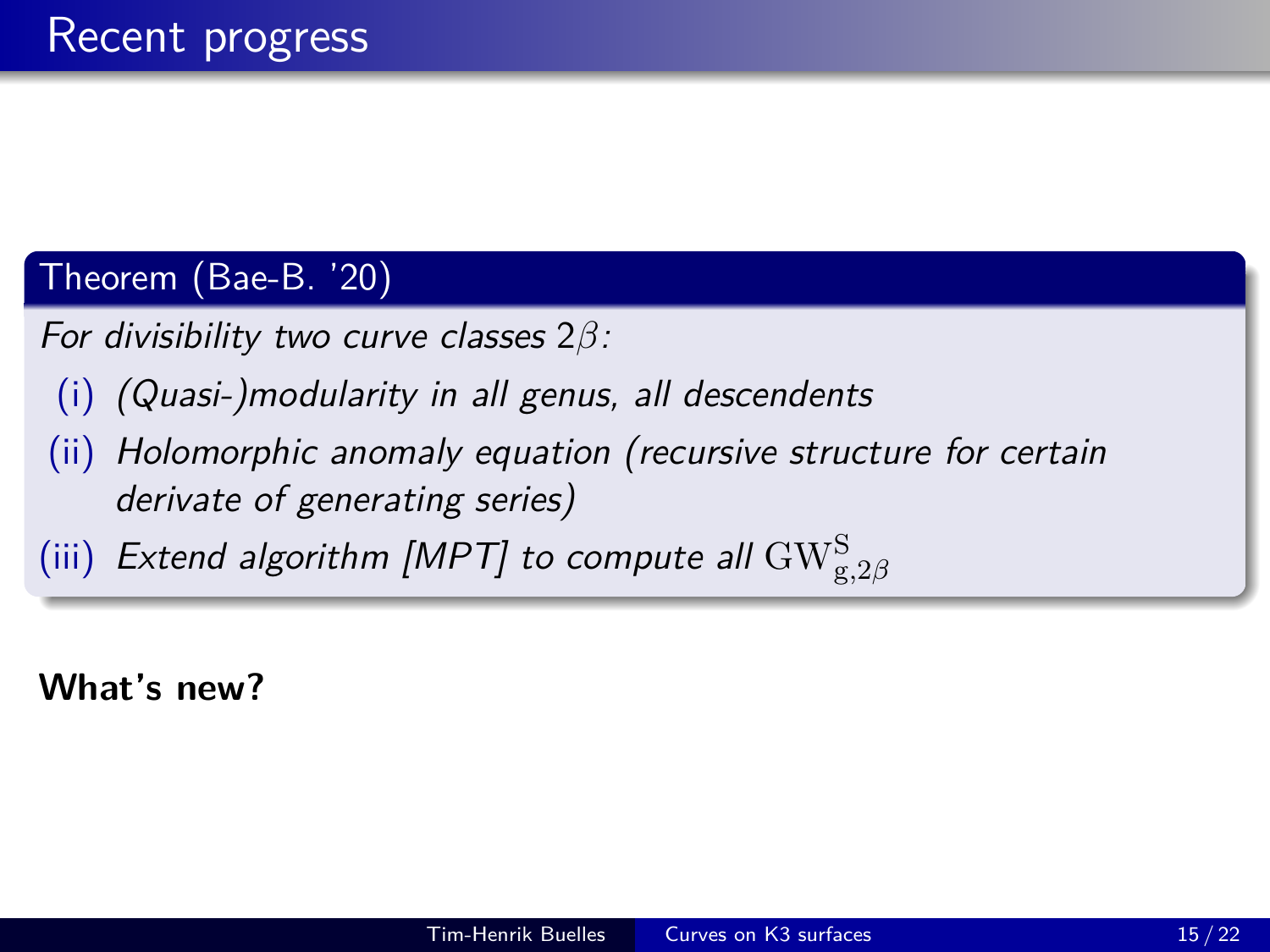- $\bullet$   $\mathfrak{M}_{g,n}$  stack of prestable curves,  $\mathfrak{Pic}_{g,n} \to \mathfrak{M}_{g,n}$  Picard stack for the universal curve
- $\mathfrak{Pic}_{g,n}$  classifies pairs  $(\mathsf{C},\mathsf{L})$  of prestable curve with line bundle
- S K3 surface,  $\mathcal{L} \in Pic(S)$  get a morphism

$$
\varphi_{\mathcal{L}}\colon \overline{M}_{g,n}(S,\beta) \to \mathfrak{Pic}_{g,n}, \ [f\colon C \to S] \mapsto (C, f^*\mathcal{L})
$$

Pull-back tautological relations in  $A^*$  (or  $H^*$ ) via this map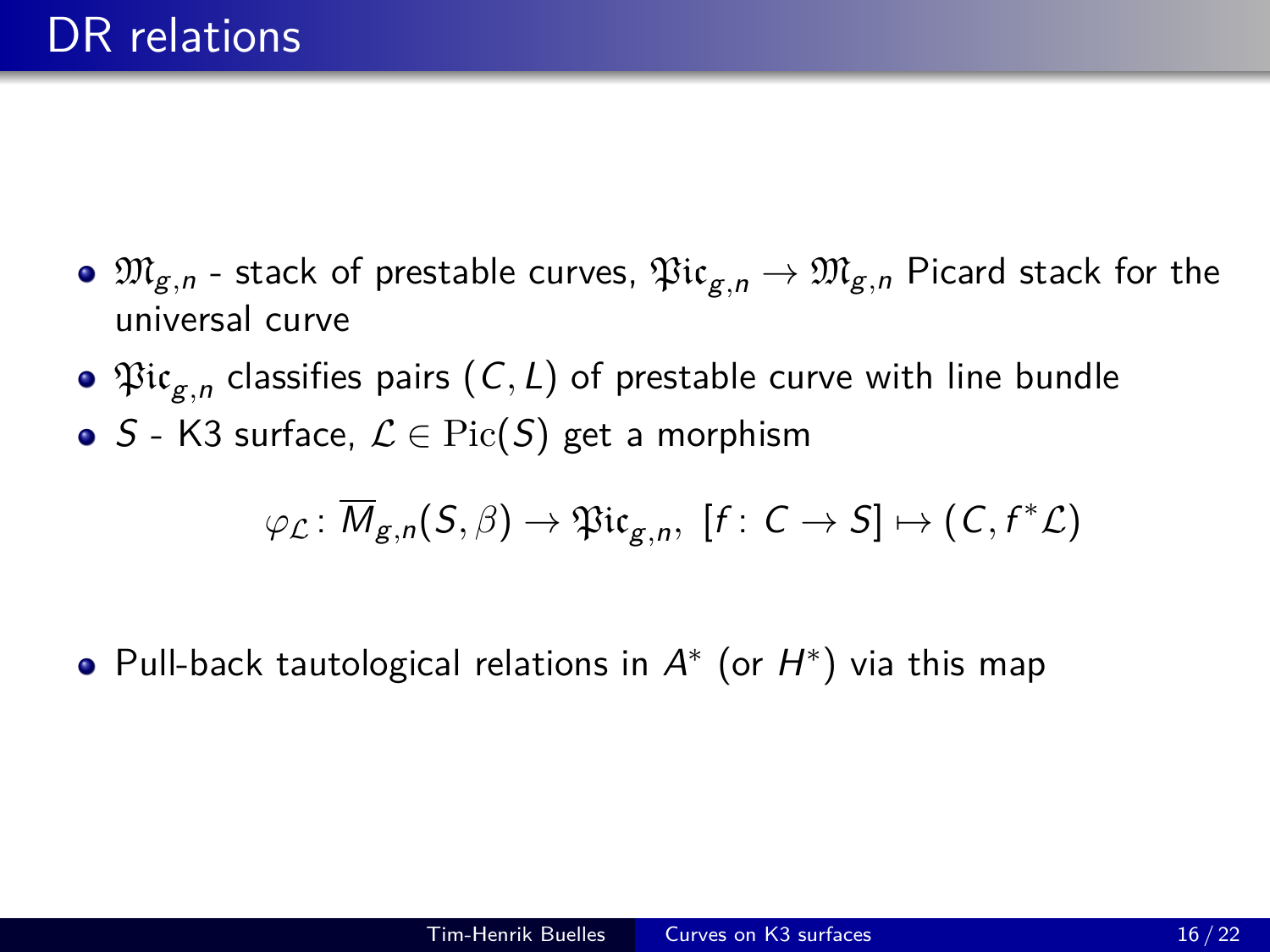Let  $d=\int_{\beta} \mathcal{L}$ ,  $A=(a_1,\ldots,a_n)\in \mathbb{Z}^n$  be a vector of integers satisfying

$$
\sum_i a_i = d\,.
$$

Denote by  $P^{\,c}_{g,A,d}$  the codimension  $c$  component in  $A^c_{\rm op}(\mathfrak{Pic}_{g,n})$  (followed by taking constant part in  $r$ ) of

$$
\sum_{\substack{\Gamma \in \mathsf{G}_{g,n,d} \\ w \in \mathsf{W}_{\Gamma,r}}} \frac{r^{-h^1(\Gamma_{\delta})}}{|\operatorname{Aut}(\Gamma_{\delta})|} j_{\Gamma*} \left[ \prod_{i=1}^n \exp\left(\frac{1}{2} a_i^2 \psi_i + a_i \xi_i\right) \prod_{v \in V(\Gamma_{\delta})} \exp\left(-\frac{1}{2} \eta(v)\right) \right]
$$

$$
= \prod_{e=(h,h') \in E(\Gamma)} \frac{1 - \exp\left(-\frac{w(h)w(h')}{2} (\psi_h + \psi_{h'})\right)}{\psi_h + \psi_{h'}}
$$

*.*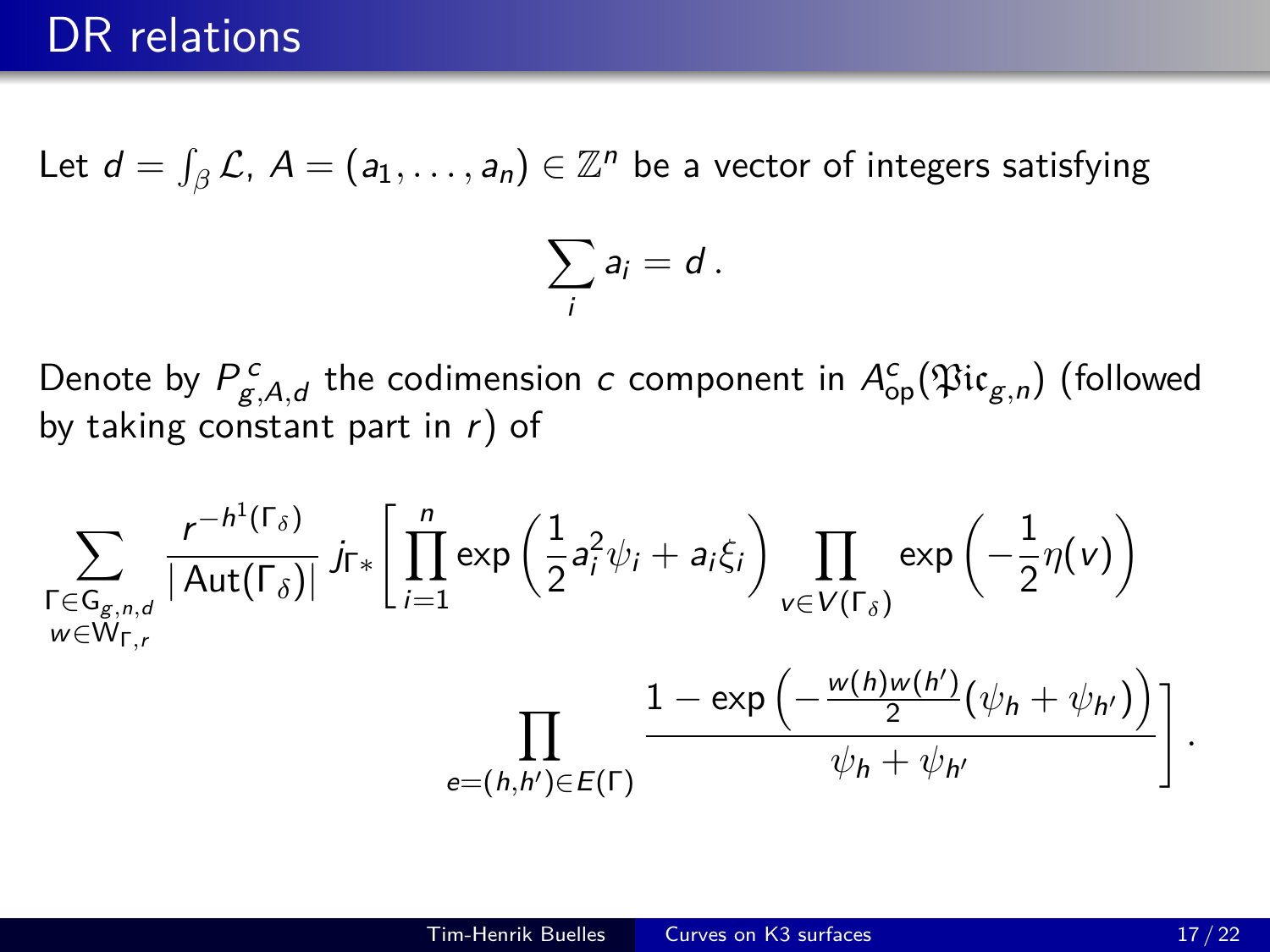## Theorem (BHPSS '20, Pixton)

\n- (i) 
$$
P_{g,A,d}^c = 0
$$
 for all  $c > g$  in  $A_{op}^c(\mathfrak{Pic}_{g,n})$
\n- (ii) *Dependence on*  $\{a_i\}$  is polynomial
\n

Application: Choose  $\mathcal{L} \in \text{Pic}(S)$  and pullback equation to obtain

$$
\varphi_{\mathcal{L}}^*\Big(P^{\,c}_{g,A,d}=0\Big)\cap [\ \, ]^{red}\in A_{g+n-c}\big(\overline{M}_{g,n}(S,\beta)\big)
$$

then pick monomial in  $\{a_i\}$ 

### **Upshot: relation among descendents**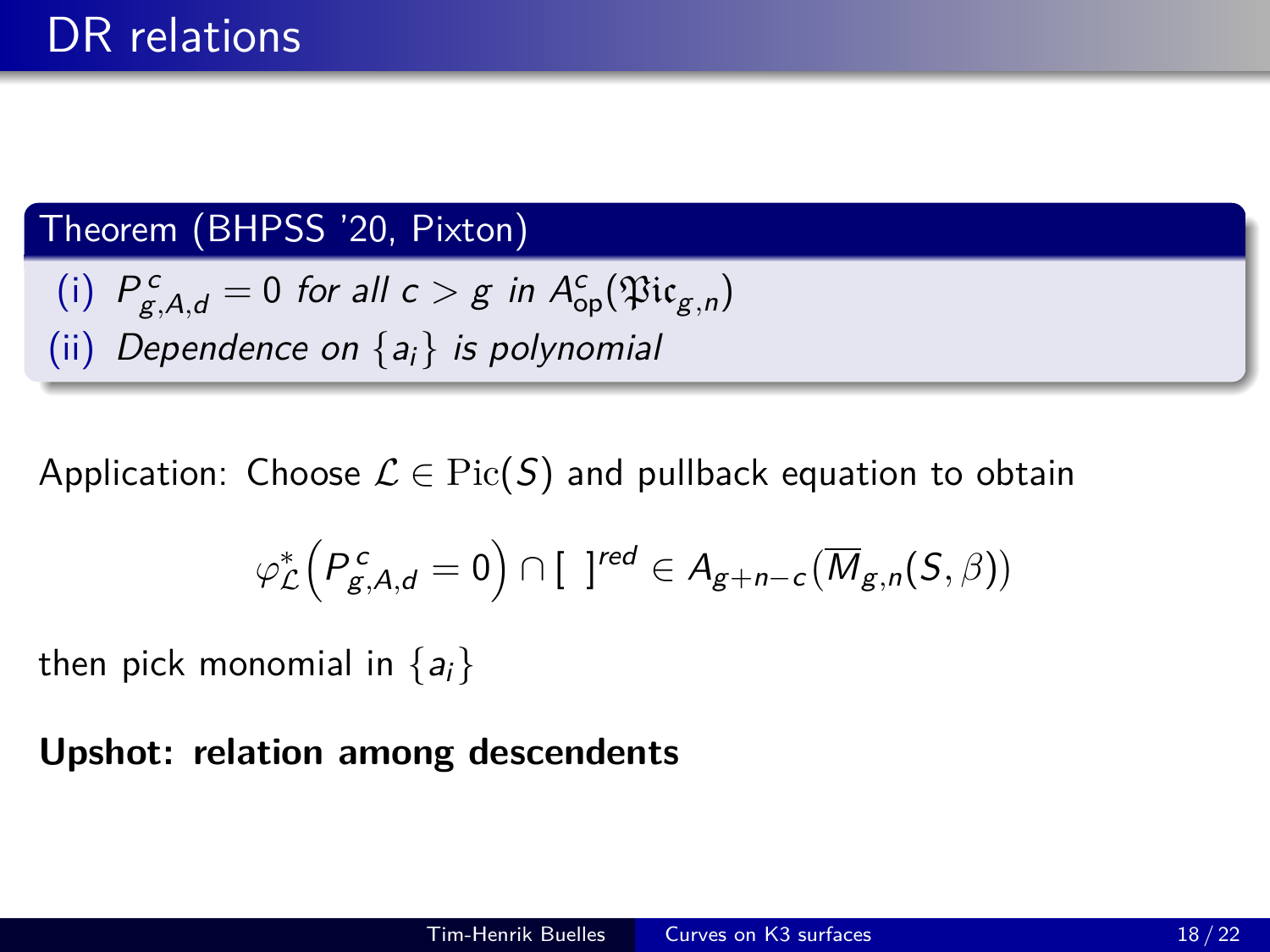Let  $S\to \mathbb{P}^1$  elliptic with section  $B$ , fiber class  $F$ :

$$
\beta=mB+hF\in H_2(S,\mathbb{Z})
$$

- $\mathsf{For} \; \mathrm{div}(\beta) \geq 2$  consider genus 2 invariant  $\big\langle \tau_1(\mathcal{F}) \tau_0(\mathsf{p}) \big\rangle_{2,\beta}$ , where  $\rho \in H^4(S)$  class of a point
- (Refined) algorithm [MPT] breaks down in this case
- Use relation  $P_{2,A,m}^3=0$  and reduce to descendents where algorithm applies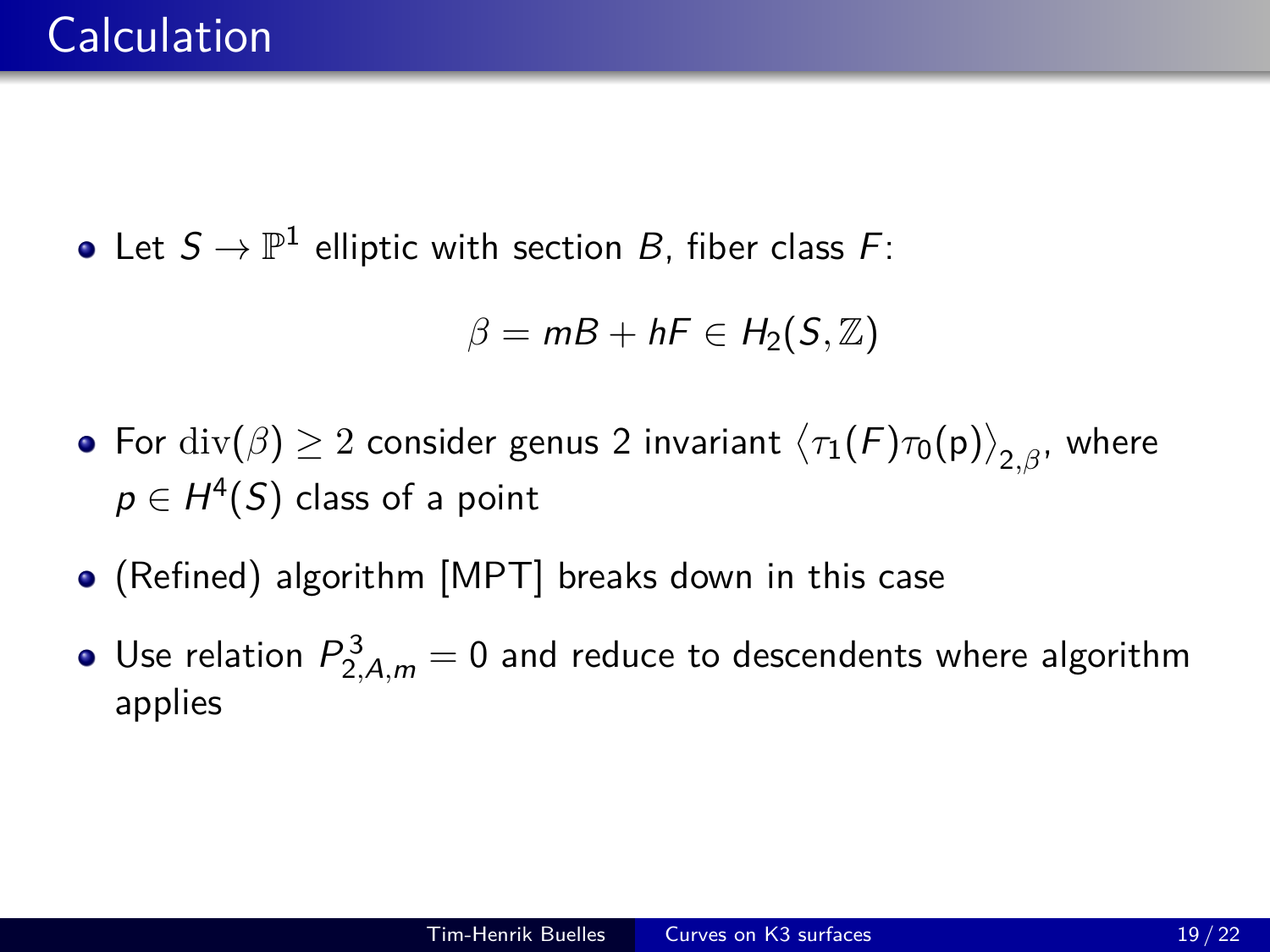# **Calculation**

- Line bundle  $\mathcal{L} = \mathcal{O}_{\mathcal{S}}(\mathcal{F}),$  then  $\int_{\beta} \mathcal{L} = m$
- For  $a_1 + a_2 = m$  the  $[a_1^4]$ -coefficient is (up to lower genus data)

$$
-\frac{1}{2}\psi_1\operatorname{ev}_1^*(F)\operatorname{ev}_2^*(F)-\frac{1}{2}\psi_2\operatorname{ev}_1^*(F)\operatorname{ev}_2^*(F)
$$

**•** Integrating

$$
\mathrm{ev}_2^*(B)P_{2,A,m}^3|_{a_2=m-a_1}
$$

against the reduced class  $[\overline{M}_{2,2}(S,\beta)]^{red}$ , we find

$$
-\frac{1}{2}\big\langle \tau_1(F) \tau_0(\mathsf{p}) \big\rangle_{2,\beta} \underbrace{-\frac{m}{2}\big\langle \tau_1(\mathsf{p}) \big\rangle_{2,\beta} + (\text{lower genus data})}_{\text{algorithm applies}} \,.
$$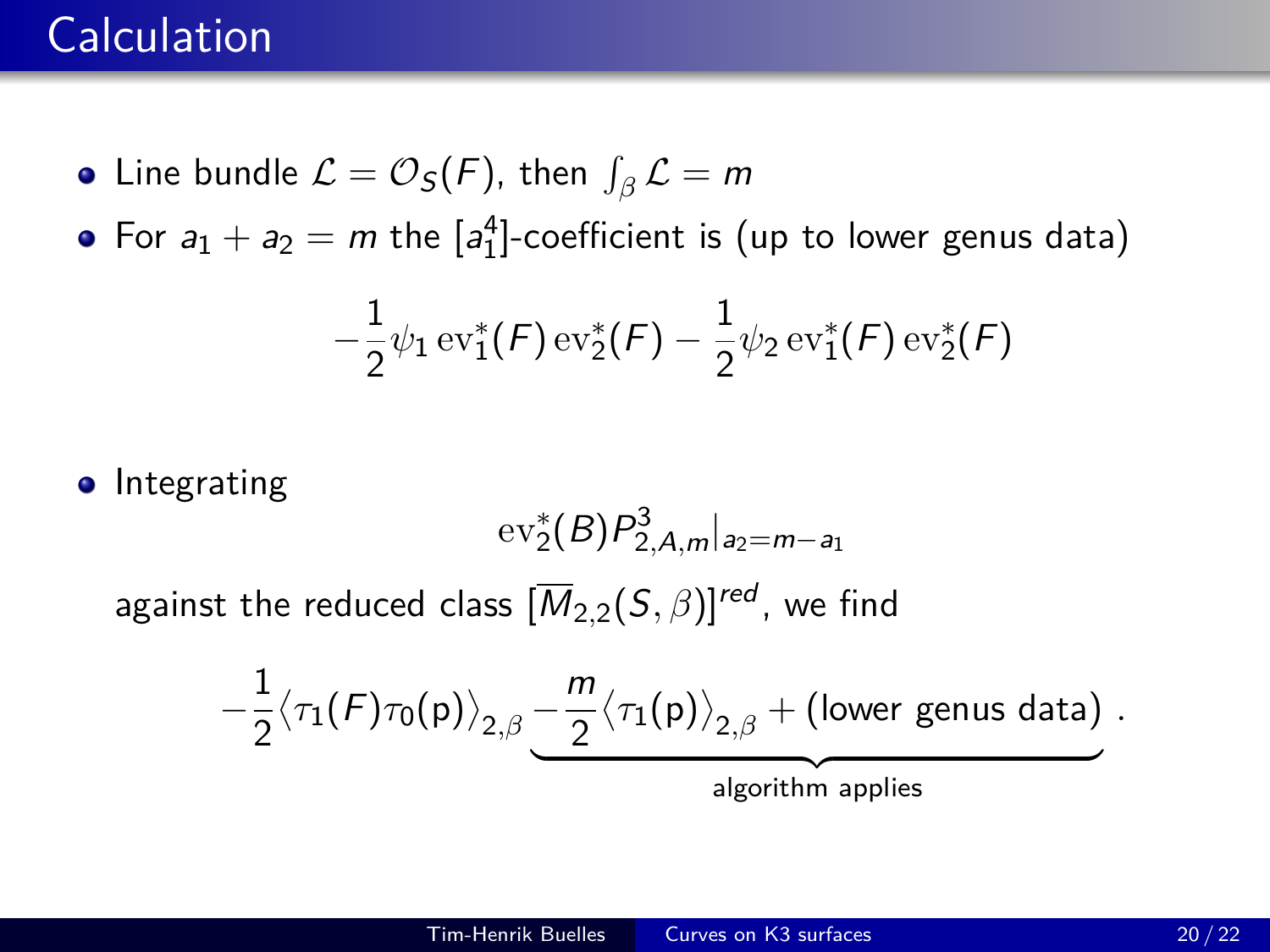• Relation on  $\overline{M}_{2,2}(S,\beta)$ :

$$
-\frac{1}{2}\psi_1\operatorname{ev}_1^*(\mathcal{F})\operatorname{ev}_2^*(\mathcal{F})-\frac{1}{2}\psi_2\operatorname{ev}_1^*(\mathcal{F})\operatorname{ev}_2^*(\mathcal{F})+(\text{lower genus data})=0
$$

- Traded  $\psi_1 \longleftrightarrow \psi_2$  after  $(\ldots) \cup \text{ev}_1^*(\mathcal{F}) \, \text{ev}_2^*(\mathcal{F})$
- Not available on  $\overline{M}_{2,2}$